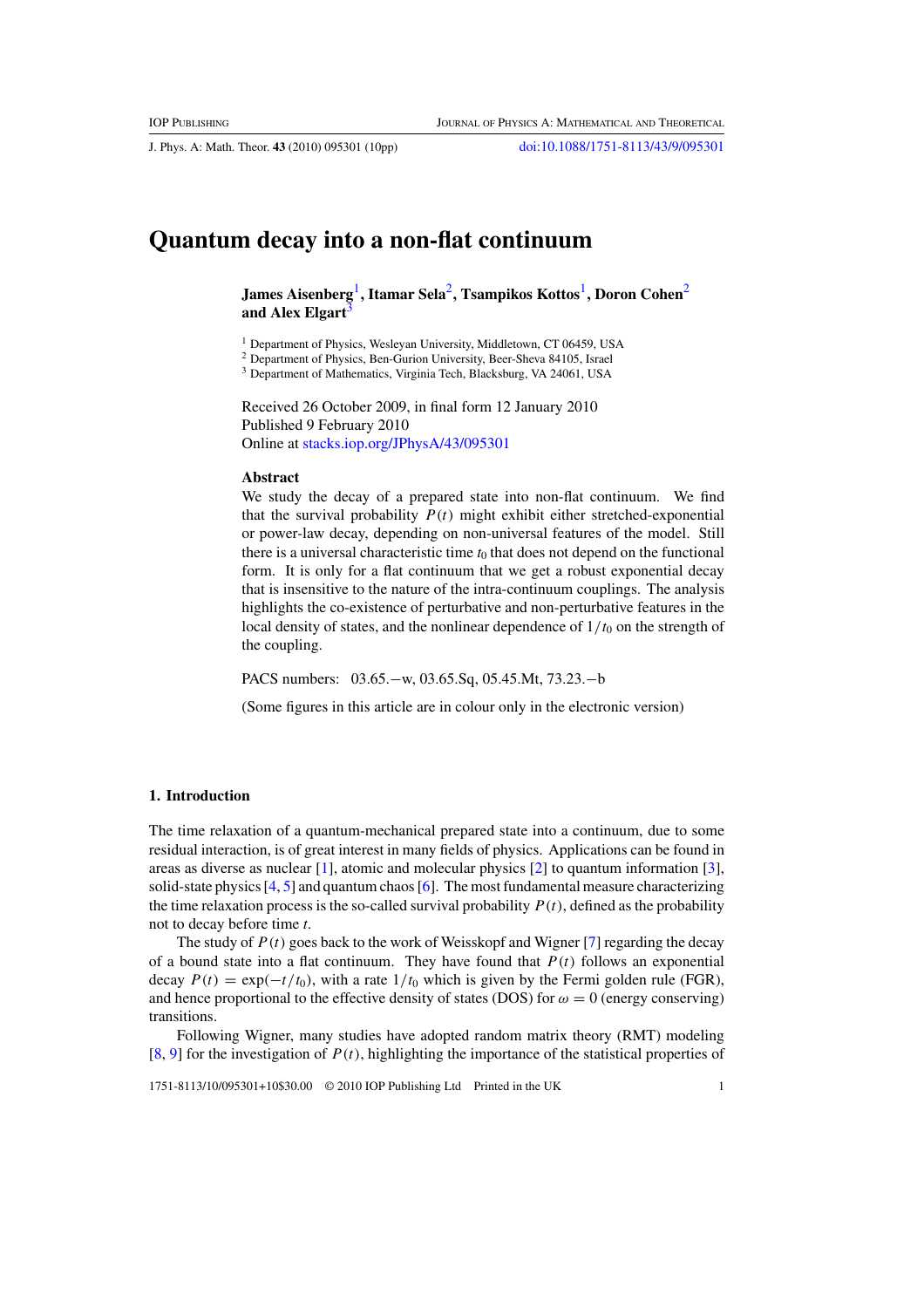the spectrum  $[10]$ . Notably in the context of a many-particle system, one should understand the role of the whole hierarchy of states and associated couplings, ranging from the single-particle levels to the exponentially dense spectrum of complicated many-particle excitations [11], e.g. leading to a decay  $P(t) \sim \exp(-\sqrt{t})$ . Non-uniform couplings also emerge upon quantization of chaotic systems where non-universal (semiclassical) features dictate the band-structure of the perturbation, leading to a highly nonlinear energy spreading [12].

#### *1.1. Motivation*

Despite all the mounting interest in physical circumstances with complex energy landscape, a theoretical investigation of the time relaxation for prototypical RMT models is still missing, and also the general (not model specific) perspectives are lacking. A reasonable starting point for an RMT modeling is the characterization of the physical system of interest by a spectral function  $\tilde{C}(\omega)$  that describes the power spectrum of its fluctuations (the exact definition is given in the next section). For idealized strongly chaotic systems this power spectrum looks 'flat', or using an optional terminology taken from different context it is called 'white' or 'Ohmic'. But in more realistic circumstances  $\tilde{C}(\omega)$  is not flat (see some examples in [12, 15]), and one wonders what are the consequences. Of particular interest are circumstances in which for small frequencies  $\tilde{C}(\omega) \propto \omega^{s-1}$  with  $s < 1$  ('sub-Ohmic' spectral function) or *s >* 1 ('super-Ohmic' spectral function). For such extreme non-flatness the conventional Wigner–Weisskopf-FGR picture is not applicable, giving zero or infinite rate of decay respectively. For this reason the decay into an  $s \neq 1$  continuum is the most interesting and challenging case for analysis.

## *1.2. Scope*

In this paper, we explore a general class of prototype models where the initial state decays into a non-flat (sub-Ohmic or super-Ohmic) continuum. We show that the survival probability  $P(t) = g(t/t_0)$  is characterized by a generalized Wigner decay time  $t_0$  that depends in a nonlinear way on the strength of the coupling. We also establish that the scaling function *g* has distinct universal and non-universal features. It is only for the flat continuum of the traditional Wigner model, that we have a robust exponential decay that is insensitive to the nature of the intra-continuum couplings. In addition to  $P(t)$ , we investigate other characteristics of the evolving wavepacket, namely the variance  $\Delta E_{sprd}(t)$  and the 50% probability width  $\Delta E_{core}(t)$ of the energy distribution, that describe universal and non-universal features of its decaying component.

## **2. Modeling**

We analyze two models whose dynamics is generated by an RMT Hamiltonian  $\mathcal{H} = \mathcal{H}_0 + V$ , with  $\mathcal{H}_0 = \text{diag}\{E_n\}$  and  $n \in \mathbb{Z}$ . The first one is the Friedrichs model (FM) [13], where the distinguished energy level  $E_0$  is coupled to the rest of the levels  $E_{n\neq 0}$  by a rank two matrix. The second one is the generalized Wigner model (WM) [14], where the perturbation *V* does not discriminate between the levels, and is given by a banded random matrix. In both cases the system is prepared initially in the eigenstate corresponding to *E*0, and the coupling to the other levels is characterized by the spectral function

$$
\tilde{C}(\omega) = -\text{Im}\langle E_0 | V(E_0 + \omega - \tilde{\mathcal{H}}_0 + i0)^{-1} V | E_0 \rangle
$$
  
= 
$$
\sum_{n \neq 0} |V_{n,0}|^2 2\pi \delta(\omega - (E_n - E_0)),
$$
 (1)

 $\mathfrak{Z}$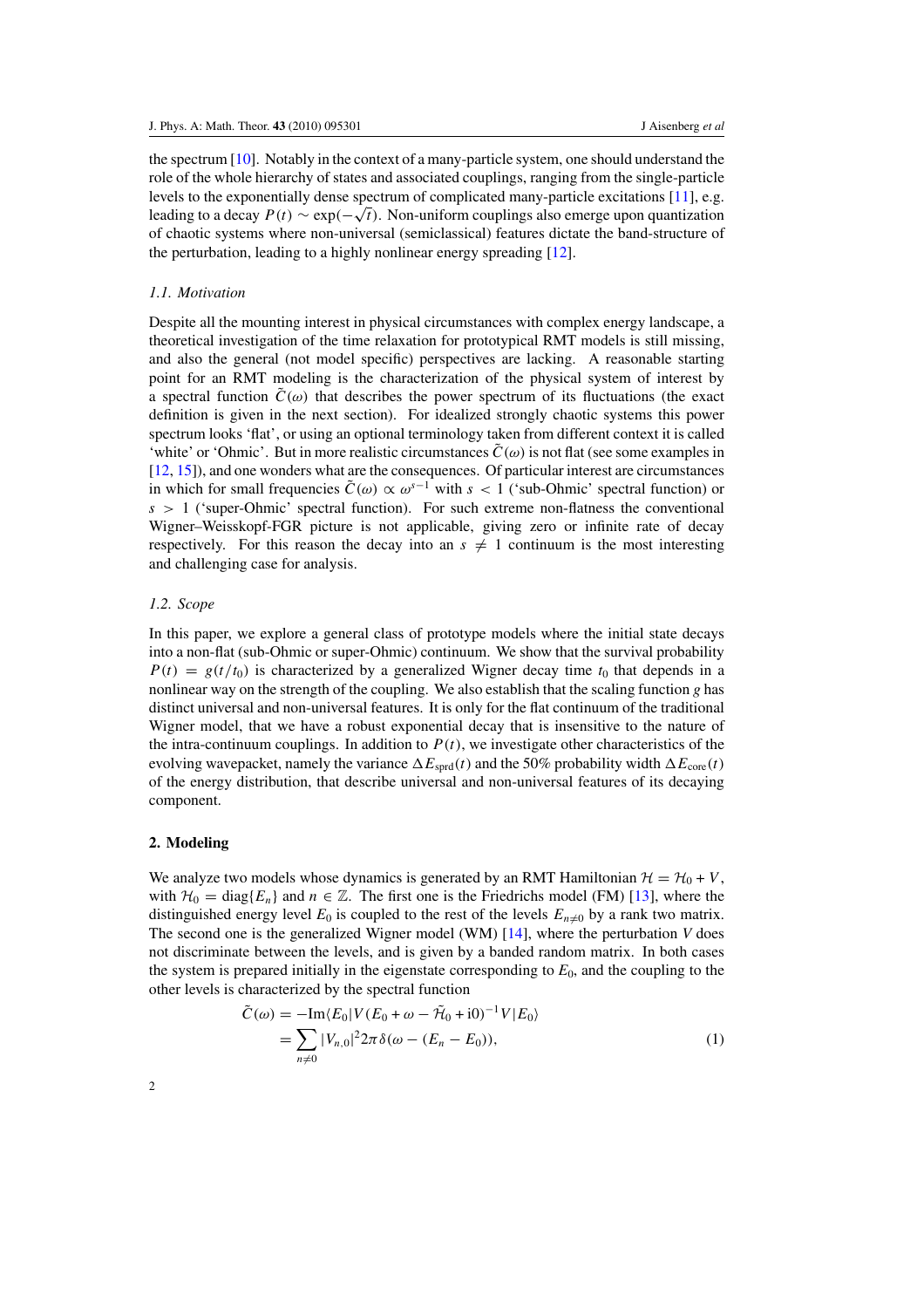where  $\tilde{\mathcal{H}}_0$  is obtained from  $\mathcal{H}_0$  by removing the 0<sup>th</sup> row and column. An RMT averaging over realizations is implicit in the WM case.

Given a physical system the spectral function  $\tilde{C}(\omega)$  can be determined numerically (see some examples in [12, 15]) and its various features can be understood analytically by analyzing the skeleton which is formed by periodic orbits, bouncing orbits and taking into account the Lyapunov instability of the motion. In this paper we would like to consider the most dramatic possibility of having a non-Ohmic spectral function which is conventionally modeled as

$$
\tilde{C}(\omega) = 2\pi \epsilon^2 |\omega|^{s-1} e^{-|\omega|/\omega_c}.
$$
\n(2)

The cutoff frequency  $\omega_c$  defines the bandwidth  $b = \rho \omega_c$  of  $V_{nm}$ , where  $\rho$  is the density of states. In the FM case  $\pm b$  is the furthest reachable state (because  $n \neq 0$  states are not coupled), and therefore the size of the matrix is effectively  $N = b + 1$ .

The assumed form (2) for the spectral function  $\tilde{C}(\omega)$  constitutes the natural generalization of the standard FM and WM. By integrating equation (2) over  $\omega$  we see that the perturbation *V* is bounded provided  $s > 0$ . The  $s = 1$  case is what we refer to as the flat continuum (Ohmic case), for which it is well known that both models leads to the same exponential decay for the survival probability. For  $s > 2$ , the effect of the continuum can be handled using first-order perturbation theory. We focus in the  $0 < s < 2$  regime and consider the  $s \neq 1$  case for which a nonlinear version of the Wigner decay problem is encountered.

In the numerical simulations we integrate the Schrödinger equation for  $c_n(t) = \langle n | \psi(t) \rangle$ starting with the initial condition  $c_n = \delta_{n,0}$  at  $t = 0$ . We use units such that  $\rho = \hbar = 1$ , and consider a sharp bandwidth *b*. The integration is done using a self-expanding algorithm [17]. The spreading profile is described by the distribution  $P_t(n) = |c_n(t)|^2$ , where the averaging is over realizations of the Hamiltonian. The survival probability is  $P(t) = P<sub>t</sub>(0)$ . The energy spreading is characterized by the standard deviation  $\Delta E_{\text{sprd}}(t) = \left[\sum_{n} (E_n - E_0)^2 P_t(n)\right]^{1/2}$ , by the median  $E_{50\%} = E_0$ , and also by the  $E_{25\%}$  and  $E_{75\%}$  percentiles. The width of the core component is defined as  $\Delta E_{\text{core}}(t) = E_{75\%} - E_{25\%}$ .

### **3. Time scales**

A dimensional analysis predicts the existence of 3 relevant time scales: the Heisenberg time  $t<sub>H</sub>$ which is related to the density of states  $\rho$ ; the semiclassical (correlation) time which is related to the bandwidth  $\omega_c$ ; and the generalized Wigner times  $t_0$  which is related to the perturbation strength:

$$
t_{\rm H} = 2\pi \varrho, \qquad t_c = 2\pi/\omega_c \tag{3}
$$

$$
t_0 = \left(\frac{2\pi\epsilon^2}{\Gamma(3-s)\sin(s\pi/2)}\right)^{-1/(2-s)} \equiv \frac{1}{\gamma_0} \tag{4}
$$

where  $\Gamma$  is the Gamma function. The numerical prefactor that we have incorporated into the definition in equation (4) will be explained later in section 7. We shall refer to  $\varrho^{-1}$  and to  $\omega_c$ as the infrared and ultraviolate cutoffs of the theory. Our main interest is in the *continuum* limit. Assuming further that  $\omega_c$  is irrelevant, one expects a decay that is determined by the generalized Wigner time *t*0.

It should be clear that the existence of a cutoff free universal theory in the continuum limit for  $s \neq 1$  is not self evident. In fact the natural expectation might be to have *either* infrared *or* ultraviolate cutoff dependence. Indeed we find that the 2nd moment of the spreading depends on the  $\omega_c$  cutoff, while  $t_0$  is reflected in the FM case but not in the WM case. But as far as  $P(t)$  is concerned, we find that a one-parameter cutoff free universal theory exists.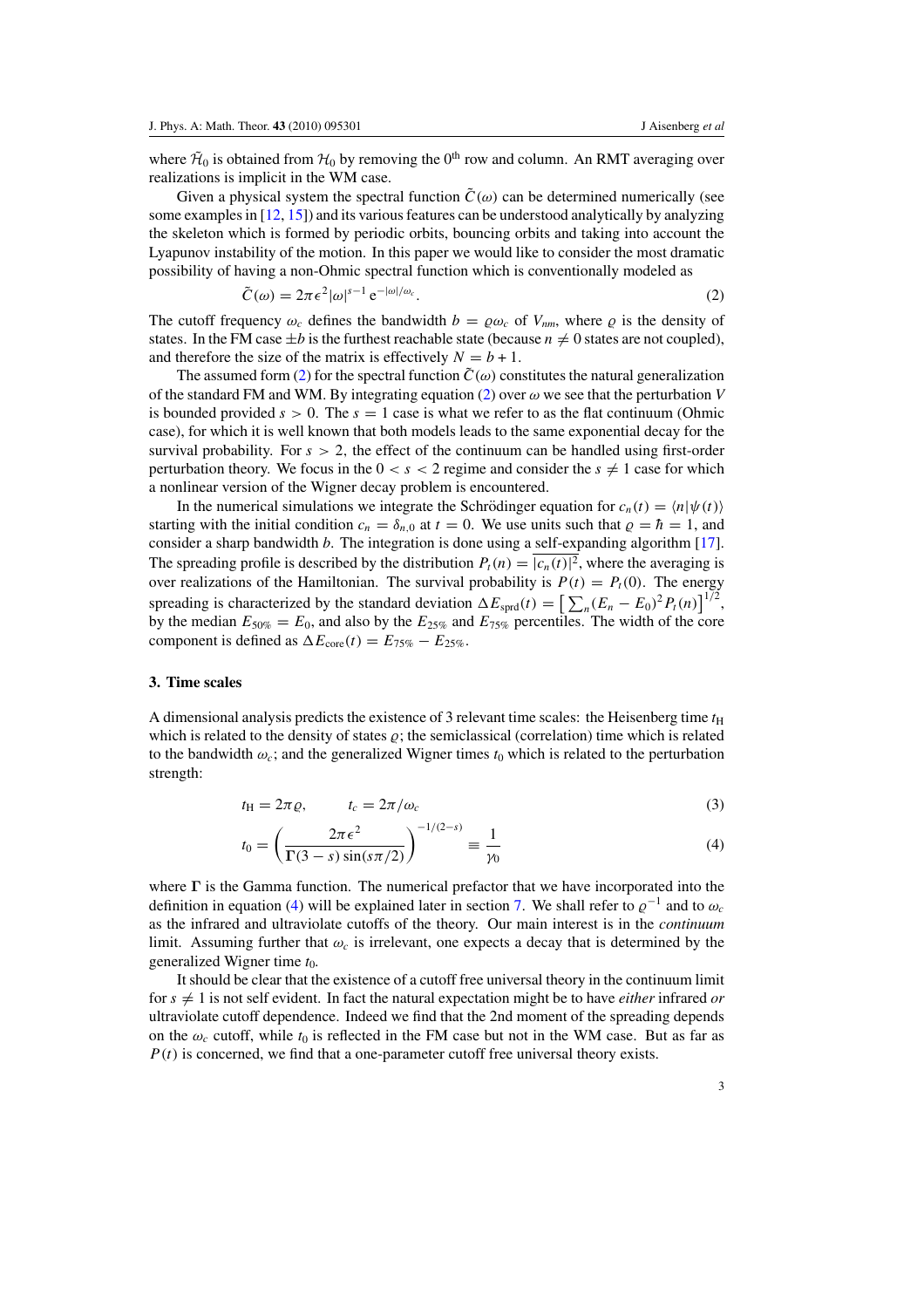

**Figure 1.** LDoS for the FM and for the WM via direct diagonalization of  $1600 \times 1600$  matrices with  $s = 1.5$  and  $\epsilon = 1.44$ . Upper panel: the log-log scale emphasizes the universality of the tails up to  $\omega_c$ . Lower panel: the log–linear scale emphasizes the difference in the non-universal core component.

## **4. The LDoS**

Before analyzing the dynamics, it is important to understand the behavior of the Local Density of States (LDoS) [14], which is defined as follows:

$$
\rho(\omega) = \sum_{\nu} |\langle \nu | 0 \rangle|^2 \delta(\omega - (E_{\nu} - E_0))
$$
\n(5)

where  $|\nu\rangle$  are the eigenstates of the full Hamiltonian  $H$ . An RMT averaging over realizations is implied in the WM case. Once the LDoS is computed, we can use it to calculate the survival probability:

$$
P(t) \equiv |\langle 0| \,\mathrm{e}^{-\mathrm{i}\mathcal{H}t} |0\rangle|^2 = |\mathrm{FT}[2\pi\rho(\omega)]|^2,\tag{6}
$$

where FT denotes the Fourier transform. For flat band profile  $(s = 1)$ , the LDoS  $\rho(\omega) = (1/\gamma_0) f(\omega/\gamma_0)$  is a Lorentzian  $f(x) = (1/\pi)/(1 + x^2)$  [14], leading to a Wigner exponential decay for *P*(*t*). For ( $s \neq 1$ ), the ensuing analysis shows that  $\rho(\omega)$  has a core-tail structure [12, 16, 17]. Namely, it consists of two distinct regions  $x \gg 1$  and  $x < 1$  that reflect universal and non-universal features of the problem, respectively. The tails  $x \gg 1$  can be calculated using first-order perturbation theory leading to  $f(x) \propto 1/x^{3-s}$ . This component we regard as universal. The core  $(x < 1)$  reflects the non-perturbative mixing of the levels, and it is non-universal. In the WM case we argue that for  $x \ll 1$  it is semicircle-like, while for FM we have a singular behavior  $f(x) \sim x^{1-\delta}$ . These findings are supported by the numerical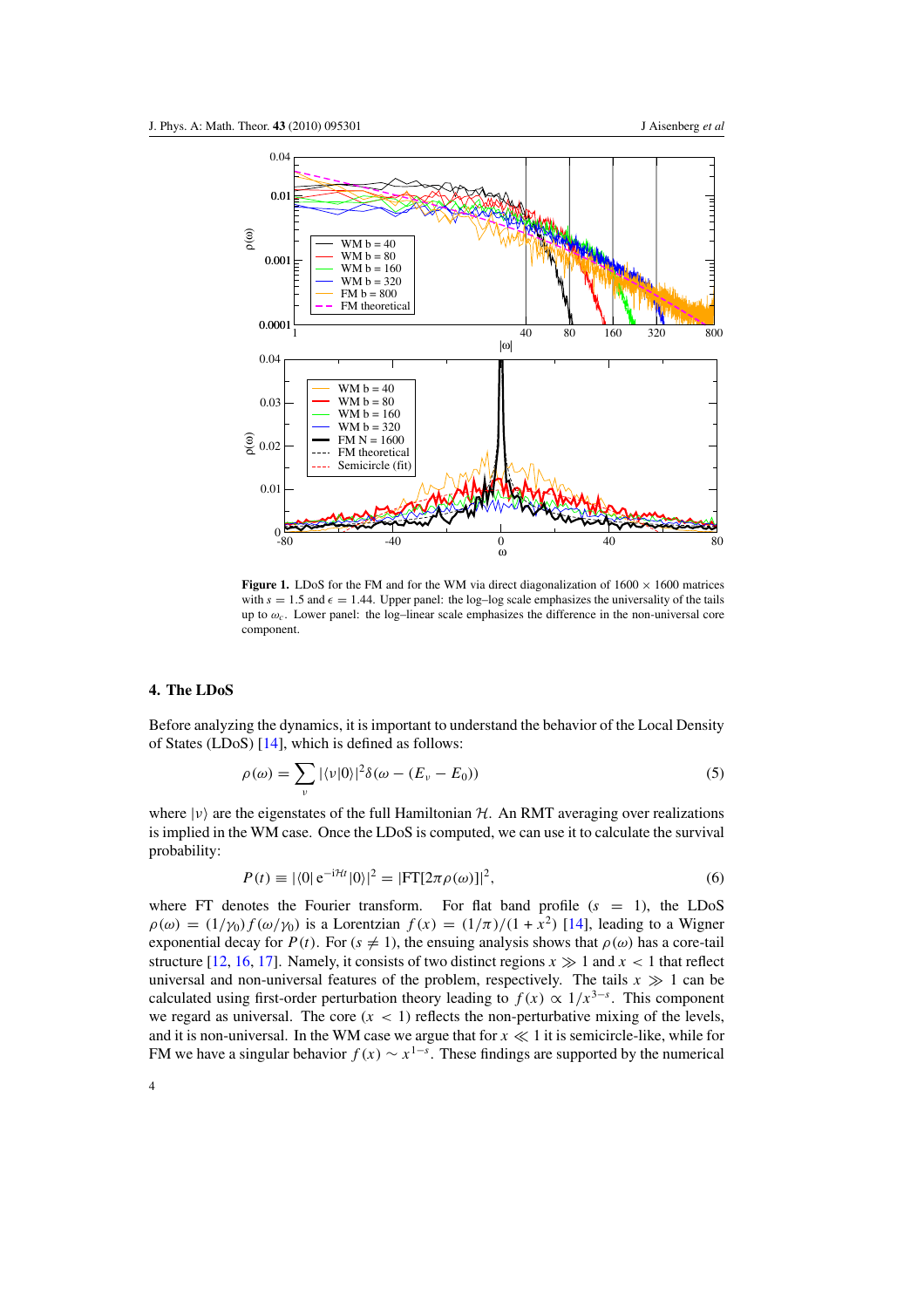5



**Figure 2.** The survival probability  $P(t)$  for the FM (top) and for the WM (bottom). The time is scaled with respect to  $t_0$ . For all curves in the main panels  $\rho = 1$  and  $s = 1.5$ . The WM simulations are presented in log–log scale in order to contrast it with the FM results. Inset: further analysis displaying  $Y = -\ln[P(t)]/t$  versus  $X = t$  in a log-log plot for representative runs with  $(s, \epsilon) = \text{black}(0.30, 4.43)$ , red $(1.00, 3.24)$ , green $(1.25, 1.14)$ , blue*(*1*.*50*,* 1*.*09*)*, yellow*(*1*.*75*,* 0*.*50*)*, showing that the decay in the WM case is described by a stretched exponential. The red bold dashed line has zero slope, corresponding to simple exponential decay for  $s = 1$ .

calculations of figure 1, and are reflected in the behavior of  $P(t)$  as confirmed by the numerical simulations of figure 2.

## **5. Friedrichs model**

Using the Schur complement technique, we can calculate analytically the LDoS for the FM. The Green's function is  $G_{00}(\omega) = \{ [\omega - \Delta(\omega)] + i(\Gamma(\omega)/2) \}^{-1}$  with the standard notations  $\Gamma(\omega) = \tilde{C}(\omega),$ 

$$
\Delta(\omega) = \int_{-\infty}^{+\infty} \frac{\widetilde{C}(\omega')}{\omega - \omega'} \frac{d\omega'}{2\pi}
$$
  
=  $\epsilon^2 \pi \cot(s\pi/2) |\omega|^{s-1} \sin(\omega).$  (7)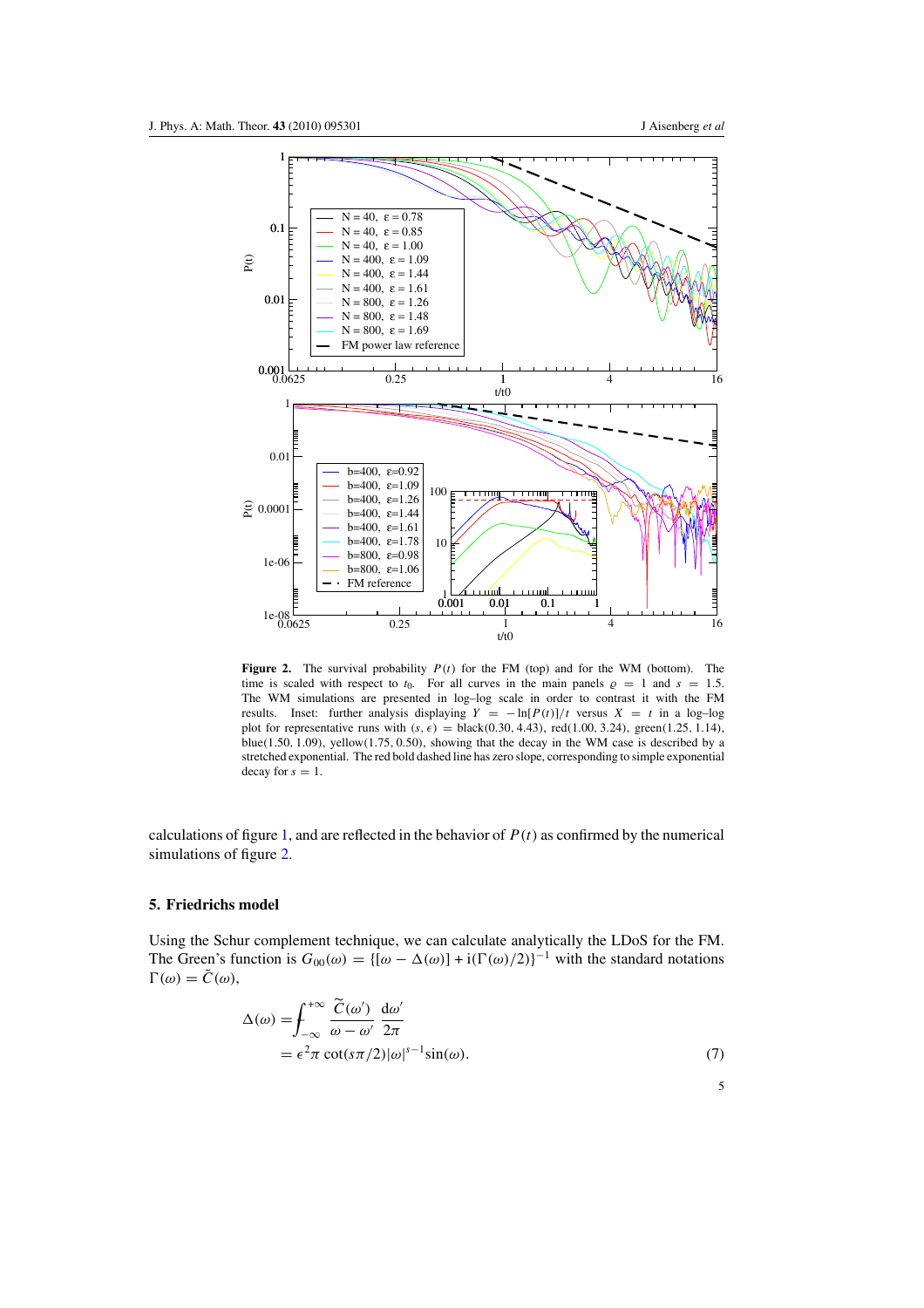In the last line we performed the limit  $\omega_c \to \infty$  (with the limiting expression converging in distribution). The LDoS of equation (5) is  $-(1/\pi)$ Im[ $G_{00}(\omega)$ ] leading to

$$
\rho(\omega) = \frac{1}{\pi} \frac{\Gamma(\omega)/2}{(\omega - \Delta(\omega))^2 + (\Gamma(\omega)/2)^2}.
$$
\n(8)

#### **6. Wigner model**

The analysis of the LDoS for the WM can be carried out approximately using a combination of heuristic and formal methods. Our numerical results reported in figure 1 confirm that the LDoS has first-order tails  $|V_{n,0}/(E_n - E_0)|^2$  that co-exist with the core (non-perturbative) component. We can determine the border  $\gamma_0$  between the core and the tail simply from the requirement  $p_0 \sim 1$  where

$$
p_0 = \int_{\gamma_0}^{\infty} \frac{\tilde{C}(\omega)}{\omega^2} \frac{d\omega}{2\pi}.
$$
 (9)

For  $s > 2$  we would have for sufficiently small coupling  $p_0 \ll 1$  even if we took the limit  $\gamma_0 \rightarrow 0$ . This means that first-order perturbation theory is valid as a global approximation. But for *s <* 2 the above equation implies breakdown of first-order perturbation theory at  $\gamma_0 \sim \epsilon^{2/(2-s)}$ . In the tails  $\mathcal{H}_0$  dominates over *V*, while in the core *V* dominates. Therefore, as far as the core in concerned, it makes sense to diagonalize *V* with an effective cutoff *γ*0. Following [18], the result for the LDoS lineshape should be semicircle-like, with width given by the expression

$$
\Delta E_{\rm sc} = \left[ \int_0^{\gamma_0} \tilde{C}(\omega) \frac{d\omega}{2\pi} \right]^{1/2},\tag{10}
$$

where above we use the *effective* bandwidth  $\gamma_0$ , which replaces the actual bandwidth  $\omega_c$  (the latter would be appropriate as in [18] if we were considering the WM without the diagonal energies). The outcome of the integral is  $\Delta E_{\rm sc} \sim \gamma_0$ , demonstrating that our procedure is *selfconsistent*; the core has the same width as implied by the breakdown of first-order perturbation theory. We note that within this perspective the  $s = 1$  Lorentzian is regarded as composed of a semicircle-like core and first-order tails.

#### **7. The survival probability**

In the WM case the function  $\rho(\omega)$  is *smooth* with power-law tails ∼1/ $\omega^{1+\alpha}$  where  $\alpha = 2 - s$ . Thanks to the smoothness the FT does not have power-law tails but is exponential-like. The similarity with the  $\alpha$ -stable Levy distribution suggests that  $P(t)$  would be similar to a stretched exponential,

$$
P(t) \approx \exp[-(t/t_0)^{2-s}].
$$
 (11)

The expression for  $t_0$  in equation (4) is implied by the observation that  $1/|\omega|^{1+\alpha}$  tails are FT associated with a discontinuity  $-C|t|^{\alpha}$ , where  $C = [2\Gamma(1+\alpha)\sin(\alpha \pi/2)]^{-1}$ .

In the FM case we observe that the function  $\rho(\omega)$  in equation (8) features a crossover from *ω*<sup>1−*s*</sup> for  $|ω|$  ≪  $γ$ <sub>0</sub> to  $\Gamma(ω)/ω^2$  for  $|ω|$  ≫  $γ$ <sub>0</sub>. Thus, compared with the WM case, the FT has an additional contribution from the singularity at  $\omega = 0$ , and consequently by the Tauberian theorem [19], the survival amplitude has a non-exponential decay, that for sufficiently long time is described by a power law:

$$
P(t) = \left| \frac{2\sin((s-1)\pi)}{(2-s)\pi} \frac{1}{(t/t_0)^{2-s}} \right|^2.
$$
 (12)

6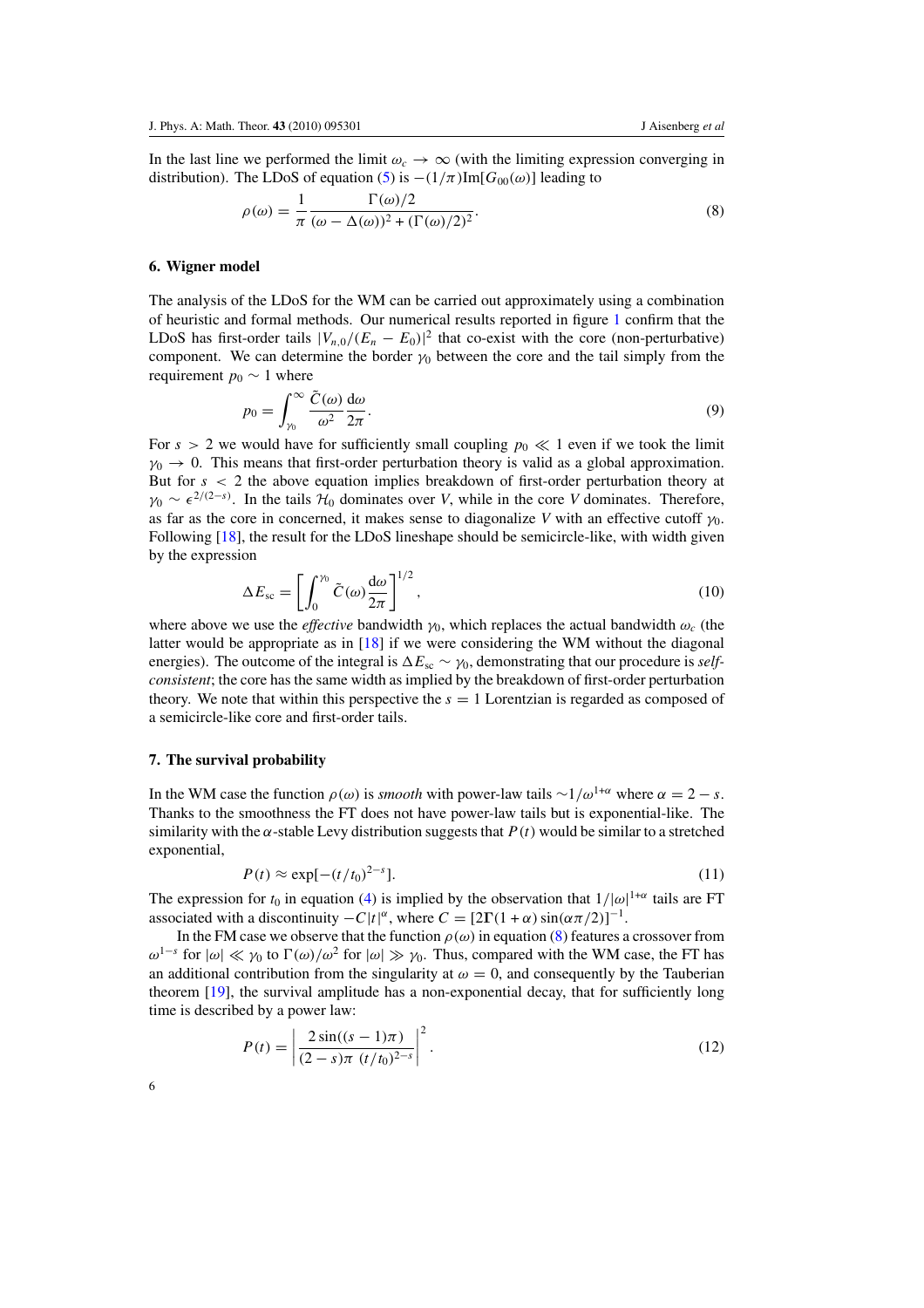

**Figure 3.** Lower inset: examples for the time evolution of  $\Delta E_{\text{core}}$  for  $s = 1.5$  and  $b = 800$  in the WM case. Main panel: the extracted departure time versus the extracted inverse saturation value. This scatter diagram demonstrates the validity of one parameter scaling. Upper inset: the extracted departure time versus the perturbation strength  $\epsilon$ . The theoretical (dashed) lines are based on the *t*<sup>0</sup> estimate of equation (4). The deviations of the departure time from the theoretical expectation diminish in the limit  $\omega_c \to \infty$ .  $\circ$  corresponds to  $b = 400$ ,  $\star$  to  $b = 800$ , and  $\circ$  to  $b = 1600$ .

The long time behavior is dominated by the non-smooth feature of the core, and not by the tails. Comparing the exponential and the power law we can find the expression for the crossover time  $t'_0$  that becomes  $t'_0 \sim [\log |s - 1|]^{1/(2-s)} t_0 \gg t_0$  close to the Ohmic limit  $(s \sim 1)$ . For  $s = 1$  only the exponential decay survives. We emphasize that the cutoff-independent behavior appears only after a short transient, i.e. for  $t > t_c$ . For completeness we note that for the FM with  $s = 2$  we get  $P(t) \approx |\log(t/t_c')|^2$ , that holds for  $t_c < t < t_c'$  where  $t_c' = t_c e^{1/(2\epsilon^2)}$ . For *s* > 2 there is an immediate but only partial decay that saturates at the value  $P(t) = |1 - p_0|^2$ for  $t > t_c$ .

# **8. Spreading**

The distinction between the core and tail components becomes physically transparent once we analyze the time-dependent energy spreading of the wavepacket. Using the same timedependent analysis as in the  $s = 1$  case of [17], it is straightforward to show that the rise of  $\Delta E_{\text{core}}(t)$  is at  $t \sim t_0$ , and its saturation value is ~*γ*<sub>0</sub>. Thus,  $\Delta E_{\text{core}}$  should exhibit one parameter scaling with respect to  $t_0$ . In figure 3 we present the results of the numerical analysis. Our data indicate that the expected one-parameter scaling is obeyed. We have verified that the slight deviation (shown in the inset) from the expected  $\epsilon$  dependence is an artifact due to having finite (rather then infinite) bandwidth in the numerical simulation.

The physics of  $\Delta E_{\text{sord}}$  is quite different and not necessarily universal, because the second moment is dominated by the tails, and hence likely to depend on the cutoff *ωc* and diverge in the limit  $\omega_c \to \infty$ . Indeed in the WM case we can use the linear response theory (LRT) result of [12, 17]:

$$
\Delta E_{\text{sprd}}(t) = [2(C(0) - C(t))]^{1/2},\tag{13}
$$

7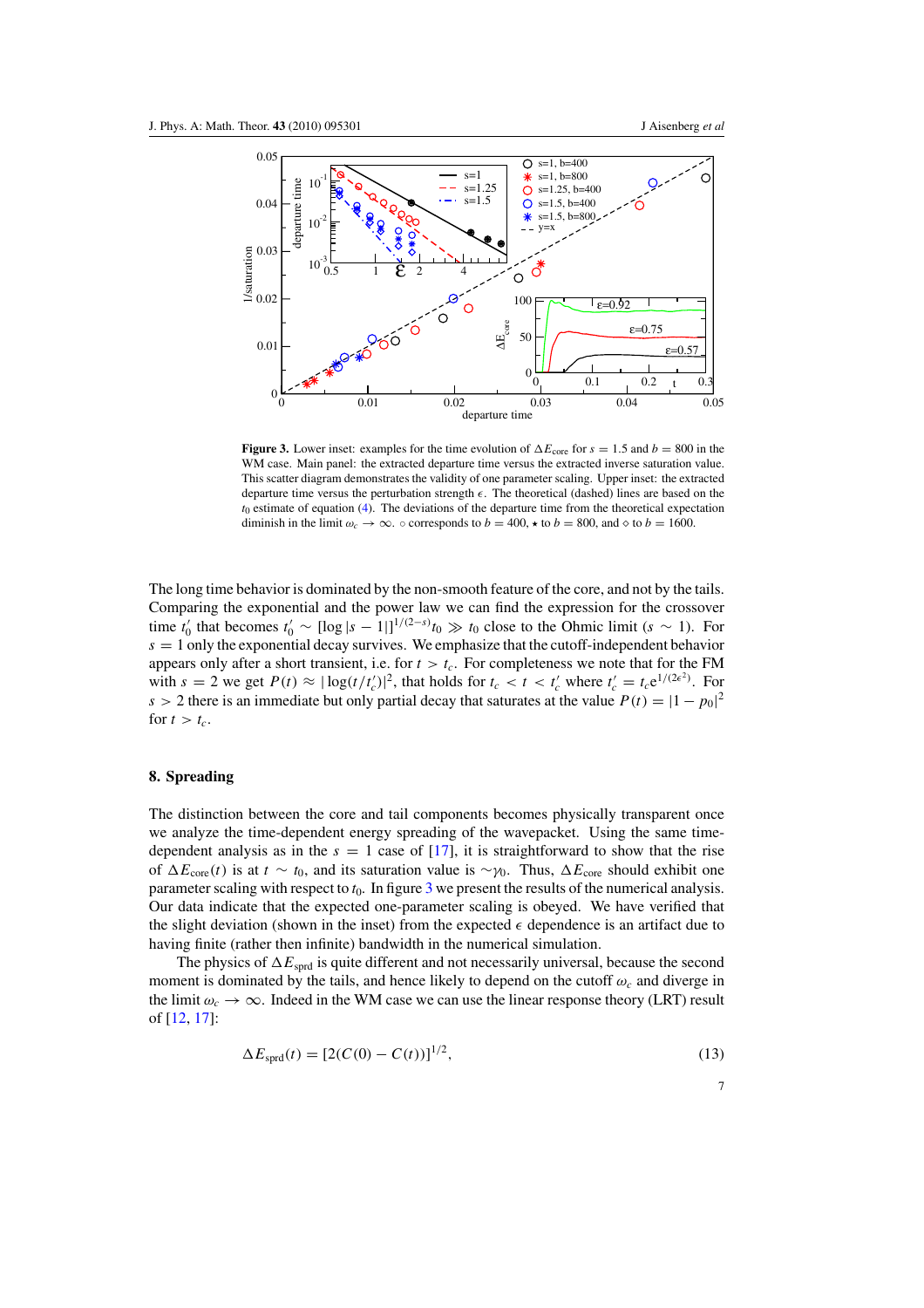

**Figure 4.** Scaled spread  $\Delta E_{\text{sprd}}/(\omega_c^s \epsilon^2 / s)^{1/2}$  versus scaled time  $\omega_c t$  for the FM and the WM. The linear response theory (LRT) prediction (equation (13)), for the WM, as well as the exact result (equation (14)) for the FM are plotted for comparison.

where  $C(t)$  is the inverse FT of  $\tilde{C}(\omega)$ . This gives the saturated value  $(2\omega_c^s \epsilon^2/s)^{1/2}$  as soon as  $t > t_c$ . We now turn to the FM case. The solution of the Schrödinger equation for  $c_n(t)$  is well known [2], and (setting  $E_0 = 0$ ) can be expressed using the real amplitude  $c(t) \equiv c_0(t)$ . In particular  $P(t) = |c(t)|^2$  and also the energy spreading can be computed in a closed form, with the end result

$$
\Delta E_{\text{sprd}}(t) = [(1 + c^2(t))C(0) - \dot{c}(t)^2 + 2c(t)\ddot{c}(t)]^{1/2}.
$$
\n(14)

For  $t < t_0$  we can use the estimates  $c(t) \approx 1$  and  $\dot{c}(t) \approx 0$  and  $\ddot{c}(t) \approx -C(t)$  to conclude that  $\Delta E_{\text{sord}}(t)$  behaves as in equation (13). But for  $t > t_0$  we get

$$
\Delta E_{\text{sprd}}(t) \approx [(1+P(t))C(0)]^{1/2},\tag{15}
$$

leading to a saturation value smaller by factor  $\sqrt{2}$ , reflecting the non-stationary decay of the fluctuations as a function of time. More interestingly equation  $(14)$  contains a cutoff-independent term that reflects the universal time scale  $t_0$ . The numerical results in figure 4 confirm the validity of the above expressions. We note that in the FM case the effect of recurrences is more pronounced, because they are better synchronized; all the out-in-out traffic goes exclusively through the initial state.

#### **9. Summary and discussion**

In this work we have compared two models that have the same spectral properties, but still different underlying dynamics. One of them has an integrable dynamics (FM) while the other is an RMT type (WM). This is complementary to our previous work [20] where we have contrasted a physical model with its RMT counterpart.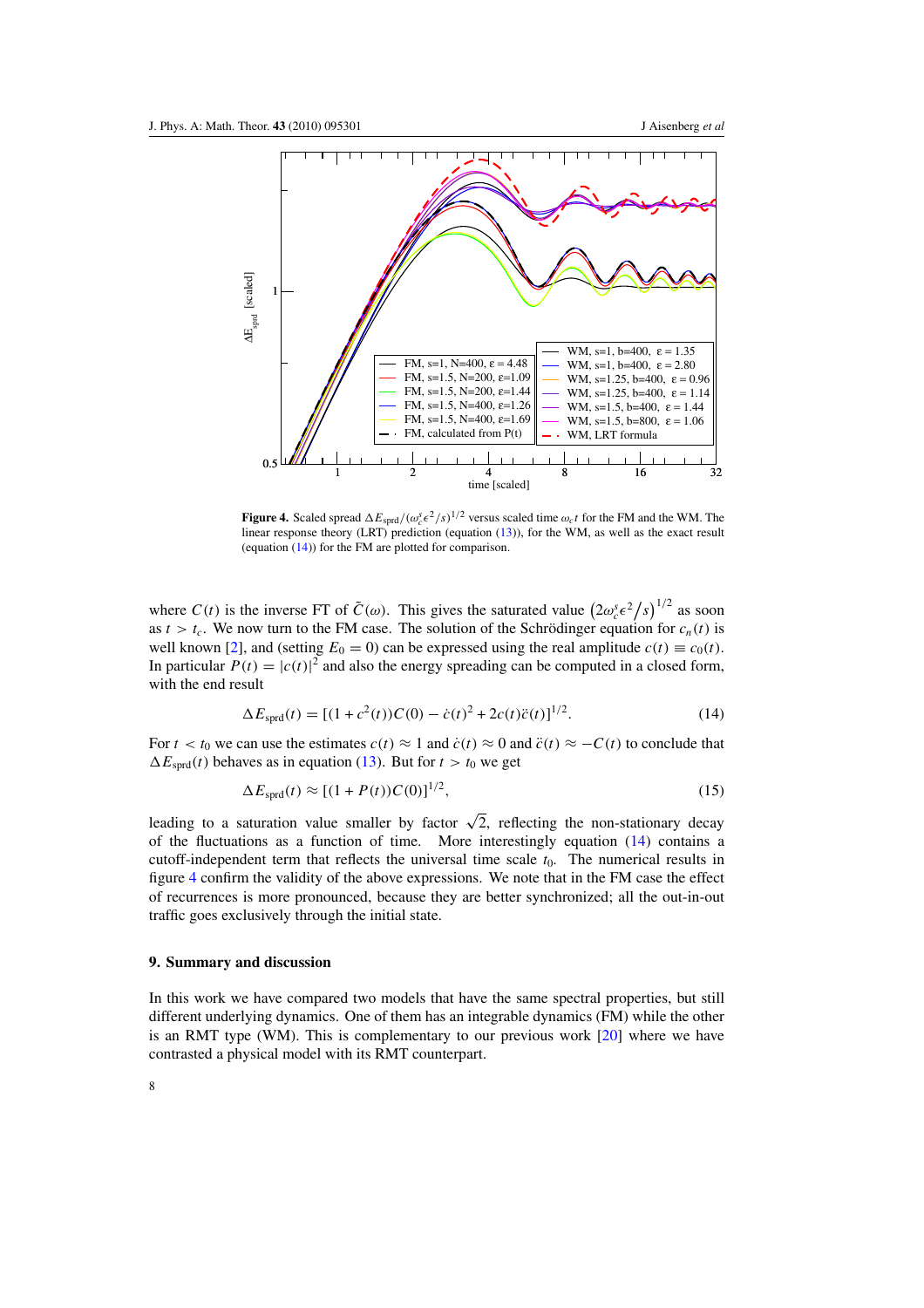Non-Ohmic coupling to the continuum emerges in various frameworks in physics. The general WM analysis might be motivated by the study of quantized chaotic systems that exhibit non-Ohmic fluctuations due to semi-classically implied long time power-law correlations. In fact typical power spectra are in general not like 'white noise' (e.g. [12, 16, 20]). The general FM analysis might be motivated by studies of bound states that are embedded in the continuum as in the single-level Fano–Anderson model, with diverse realizations in the molecular*/*atomic*/*electronic context and also with implication regarding photonic lattices: see [21] and further references therein.

It should be clear that by considering two special models, we do not cover the full range of possibilities: in realistic circumstances the perturbation might have any rank, and there might be non-trivial correlations between off-diagonal elements (which was in fact the case in [20]). Still our results, since they relate to two extreme limiting models (FM, WM), serve to illuminate the limitations on the universality of Wigner's theory.

In the non-Ohmic decay problem that we have considered a universal generalized Wigner time scale has emerged. It is not this time scale but rather the functional form of the decay that reflects the non-universality. We find that for 'non-Ohmic chaos' (WM case) the survival probability becomes a stretched exponential beyond the Wigner time scale, which is both surprising and interesting. This is contrasted with the 'integrable' power-law decay that takes over in the long time limit (FM case), and obviously very different from the Ohmic exponential result. Only the standard case of flat (Ohmic) bandprofile is fully universal.

It is worth mentioning that in a bosonic second quantized language the decay of the probability can be re-interpreted as the decay of the site occupation  $\hat{n}$ . If the interaction between the bosons is neglected this reduction is *exact* and merely requires an appropriate dictionary. In the latter context each level becomes a bosonic site which is formally like an harmonic oscillator, and hence the initially empty continuum is regarded as a zero temperature bath. Consequently, the decay problem is formally re-interpreted as a *quantum dissipation* problem with an *Ohmic* ( $s = 1$ ) or non-Ohmic ( $s \neq 1$ ) bath. The time scale  $t_0$  is associated with the damped motion of the generalized coordinate  $\hat{n}$ . Optionally,  $P(t)$  could be related to dephasing, and in this case  $t_0$  is reinterpreted as the coherence time, as in Landau's Fermi liquid theory.

#### **Acknowledgments**

This research is supported by the US–Israel Binational Science Foundation (BSF).

#### **References**

- [1] Auerbach N and Zelevinsky V 2002 *Phys. Rev.* C **65** 034601
- Sokolov V V and Zelevinsky V G 1989 *Nucl. Phys.* A **504** 562
- [2] Cohen-Tannoudji C, Dupont-Roc J and Grynberg G 1992 *Atom–Photon Interactions: Basic Processes and Applications* (New York: Wiley)
- [3] Nielsen M A and Chuang I L 2000 *Quantum Computation and Quantum Information* (Cambridge: Cambridge University Press)
- [4] Prigodin V N, Altshuler B L, Efetov K B and Iida S 1994 *Phys. Rev. Lett.* **72** 546 Altshuler B L *et al* 1997 *Phys. Rev. Lett.* **78** 2803
- [5] Beenakker C W J and van Houton H 1991 *Solid State Physics: Advances in Research and Applications* vol 44 ed H Ehrenreich and D Turnbull (New York: Academic) pp 1–228
- [6] Persson E, Rotter I, Stöckmann H-J and Barth M 2000 Phys. Rev. Lett. 85 2478
- [7] Weisskopf V and Wigner E P 1930 *Z. Phys.* **63** 54
- [8] Izrailev F M and Castaneda Mendoza A 2006 *Phys. Lett.* A **350** 355 Flambaum V V and Izrailev F M 2001 *Phys. Rev.* E **64** 026124 Flambaum V V and Izrailev F M 2000 *Phys. Rev.* E **61** 2539